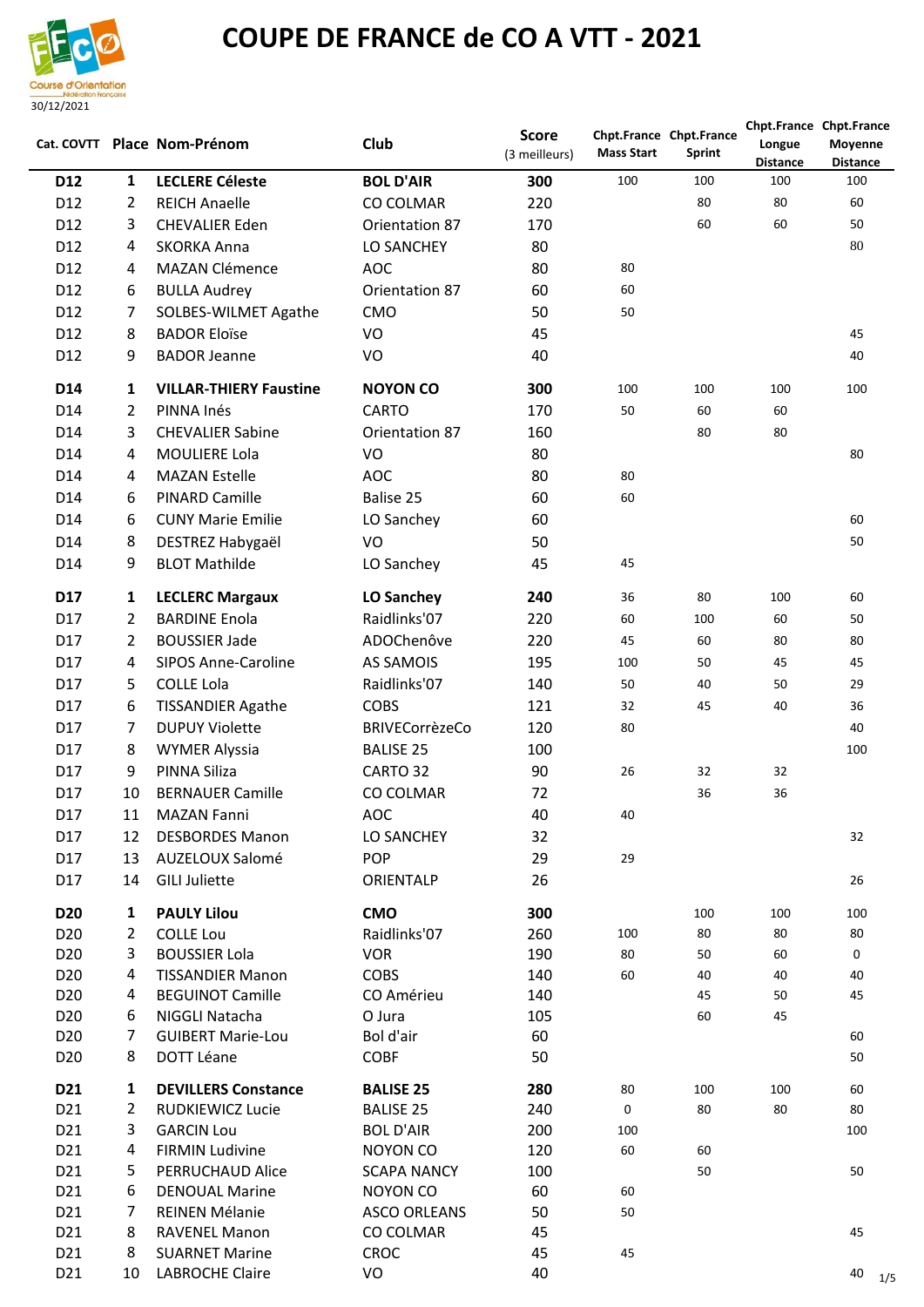|            |                | Cat. COVTT Place Nom-Prénom  | Club                  | <b>Score</b><br>(3 meilleurs) | <b>Mass Start</b> | Chpt.France Chpt.France<br>Sprint | Longue                 | Chpt.France Chpt.France<br>Moyenne |
|------------|----------------|------------------------------|-----------------------|-------------------------------|-------------------|-----------------------------------|------------------------|------------------------------------|
| <b>D40</b> | $\mathbf{1}$   | <b>VALENTIN Emmanuelle</b>   | <b>BROS</b>           | 280                           | 80                | 100                               | <b>Distance</b><br>100 | <b>Distance</b><br>80              |
| D40        | 2              | <b>PAILLES Caroline</b>      | Raidlinks'07          | 190                           | 36                | 80                                | 60                     | 50                                 |
| D40        | 3              | <b>PIVOT Claire</b>          | <b>BOL D'AIR</b>      | 145                           | 45                | 50                                | 50                     |                                    |
| D40        | 4              | <b>THOURET Anne</b>          | <b>OE42</b>           | 140                           |                   | 60                                | 80                     |                                    |
| D40        | 5              | <b>NIGGLI Daria</b>          | O Jura                | 113                           | 26                | 45                                | 36                     | 32                                 |
| D40        | 6              | <b>PAULY Marianne</b>        | CMO                   | 100                           | 100               |                                   |                        |                                    |
| D40        | 6              | <b>VUILLEMARD Marie</b>      | O ZONE                | 100                           |                   |                                   |                        | 100                                |
| D40        | 8              | <b>TISSANDIER Audrey</b>     | <b>COBS</b>           | 80                            | 40                |                                   | 40                     |                                    |
| D40        | 9              | <b>COLLE Laure</b>           | Raidlinks'07          | 74                            | 29                |                                   |                        | 45                                 |
| D40        | 9              | <b>BOUSSIER Véronique</b>    | <b>VOR</b>            | 74                            |                   |                                   | 45                     | 29                                 |
| D40        | 11             | <b>COMPAGNON Marie</b>       | CMO                   | 60                            | 60                |                                   |                        |                                    |
| D40        | 11             | <b>DESRUMAUX Marie</b>       | <b>VALMO</b>          | 60                            | 60                |                                   |                        |                                    |
| D40        | 13             | <b>BULLA Virginie</b>        | Orientation87         | 50                            | 50                |                                   |                        |                                    |
| D40        | 14             | <b>BERNAUER Laurence</b>     | CO COLMAR             | 40                            |                   | 40                                |                        |                                    |
| D40        | 14             | <b>MARQUES Sabine</b>        | <b>BROS</b>           | 40                            |                   |                                   |                        | 40                                 |
| D40        | 16             | <b>ROBIN Emmanuelle</b>      | O JURA                | 36                            |                   |                                   |                        | 36                                 |
| D40        | 17             | <b>MOULIERE Camille</b>      | VO                    | 26                            |                   |                                   |                        | 26                                 |
|            |                |                              |                       |                               |                   |                                   |                        |                                    |
| <b>D50</b> | $\mathbf{1}$   | <b>VILLAR Aurélie</b>        | <b>NOYON CO</b>       | 300                           | 100               | 100                               | 100                    | 100                                |
| D50        | 2              | PISZCZOROWICZ Sophie         | <b>NOYON CO</b>       | 240                           | 80                | 80                                | 80                     | 60                                 |
| D50        | 3              | <b>WYMER Isabelle</b>        | <b>BALISE 25</b>      | 170                           |                   | 60                                | 60                     | 50                                 |
| D50        | 4              | <b>WEISS Martine</b>         | COColmar              | 132                           |                   | 50                                | 50                     | 32                                 |
| D50        | 5              | <b>WACK Isabelle</b>         | COColmar              | 108                           |                   | 36                                | 36                     | 36                                 |
| D50        | 6              | PIERSON Blandine             | ASMB-CO               | 98                            |                   | 40                                | 29                     | 29                                 |
| D50        | 8              | <b>POURRE Valerie</b>        | <b>BALISE 25</b>      | 82                            |                   |                                   | 50                     | 32                                 |
| D50        | 9              | LAPEYRE Frédérique           | <b>BRIVE Corrrèze</b> | 80                            | 80                |                                   |                        |                                    |
| D50        | 9              | <b>HO THANH Christine</b>    | COColmar              | 80                            |                   |                                   | 40                     | 40                                 |
| D50        | 11             | <b>JULIEN Jeanine</b>        | <b>COTS</b>           | 64                            |                   | 32                                | 32                     |                                    |
| D50        | 12             | <b>BOUILLY Véronique</b>     | <b>BOL D'AIR</b>      | 60                            | 60                |                                   |                        |                                    |
| D50        | 6              | PIERSON Blandine             | ASMB-CO               | 98                            |                   | 40                                | 29                     | 29                                 |
| D50        | 13             | <b>GONZALEZ Marie-Pierre</b> | ASM CO                | 45                            | 45                |                                   |                        |                                    |
| D50        | 13             | <b>COURTOIS Agnès</b>        | LO Sanchey            | 45                            |                   |                                   | 45                     |                                    |
| D50        | 13             | <b>BERRUE Nathalie</b>       | CARTO                 | 45                            |                   |                                   |                        | 45                                 |
| D50        | 16             | <b>GUINOT Joëlle</b>         | <b>BRIVE Corrrèze</b> | 40                            | 40                |                                   |                        |                                    |
| D50        | 17             | <b>RODIER Marie</b>          | <b>AS SAMOIS</b>      | 36                            | 36                |                                   |                        |                                    |
| D50        | 18             | <b>DOUCET Lydie</b>          | CCIO                  | 29                            | 29                |                                   |                        |                                    |
| D50        | 18             | <b>CHARDOT Ulrike</b>        | GO78                  | 29                            |                   | 29                                |                        |                                    |
| D50        | 20             | <b>BEAUVIR Laurence</b>      | <b>BRIVE Corrrèze</b> | 26                            | 26                |                                   |                        |                                    |
| D50        | 20             | <b>LAUVERGNE Sandrine</b>    | <b>COBF</b>           | 26                            |                   |                                   |                        | 26                                 |
| <b>D60</b> | $\mathbf{1}$   | <b>BONNORONT Dany</b>        | <b>BOL D'AIR</b>      | 300                           | 100               | 100                               | 100                    | 80                                 |
| D60        | $\overline{2}$ | <b>SCHELCHER Ginette</b>     | <b>COBF</b>           | 200                           |                   | 80                                | 60                     | 60                                 |
| D60        | 4              | <b>ESNAULT Nancy</b>         | <b>SCAPA NANCY</b>    | 110                           | 80                | 60                                | 45                     | 36                                 |
| D60        | 3              | <b>MARCHESIN Sylvie</b>      | <b>SCAPA NANCY</b>    | 180                           |                   |                                   | 80                     | 100                                |
| D60        | 5              | <b>MEYER Corinne</b>         | COColmar              | 95                            |                   |                                   | 50                     | 45                                 |
| D60        | 6              | <b>GAULTIER Colette</b>      | SMOG                  | 80                            | 80                |                                   |                        |                                    |
| D60        | 7              | <b>THIEBAUT Evelyne</b>      | <b>SCAPA</b>          | 76                            |                   |                                   | 36                     | 40                                 |
| D60        | 8              | <b>BOULANGER Brigitte</b>    | Chantelle SN          | 50                            |                   | 50                                |                        |                                    |
| D60        | 8              | <b>BONNET Christine</b>      | <b>SCAPA NANCY</b>    | 50                            |                   |                                   |                        | 50                                 |
| D60        | 10             | <b>GREVET Claudie</b>        | <b>COBF</b>           | 40                            |                   |                                   | 40                     |                                    |
| D60        | 11             | <b>REICH M-Louise</b>        | COColmar              | 32                            |                   |                                   |                        | 32                                 |
| <b>D70</b> | $\mathbf{1}$   | <b>DEVILLE Nelly</b>         | <b>SCAPA NANCY</b>    | 300                           | 100               | 100                               | 100                    | 100                                |
| D70        | 2              | <b>ABISSE Gisele</b>         | <b>BALISE 25</b>      | 220                           |                   | 60                                | 80                     | 80                                 |
| D70        | 3              | <b>ETIENNE Bernadette</b>    | LO SANCHEY            | 160                           | 80                | 80                                |                        | 80                                 |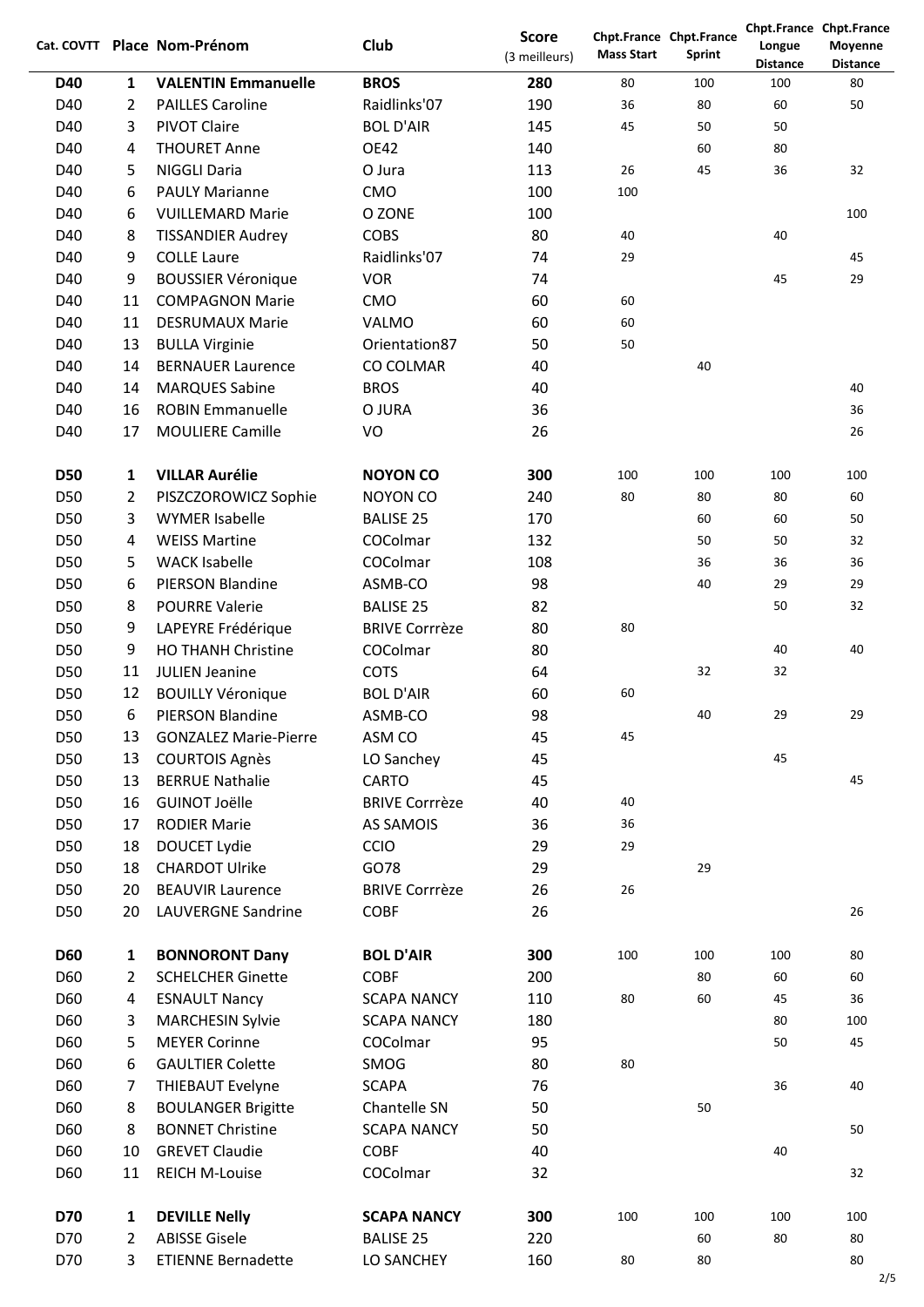|                 |                | Cat. COVTT Place Nom-Prénom | Club                  | <b>Score</b><br>(3 meilleurs) | <b>Mass Start</b> | Chpt.France Chpt.France<br>Sprint | Longue<br><b>Distance</b> | Chpt.France Chpt.France<br>Moyenne<br><b>Distance</b> |
|-----------------|----------------|-----------------------------|-----------------------|-------------------------------|-------------------|-----------------------------------|---------------------------|-------------------------------------------------------|
| H <sub>12</sub> | $\mathbf{1}$   | <b>GATINEAU Paul</b>        | <b>ESPAD</b>          | 180                           | 100               |                                   |                           | 80                                                    |
| H12             | $\overline{2}$ | <b>GATINEAU Julien</b>      | <b>ESPAD</b>          | 120                           | 60                |                                   |                           | 60                                                    |
| H12             | 3              | <b>HERNANDEZ Yanis</b>      | <b>AOC</b>            | 80                            | 80                |                                   |                           |                                                       |
| H12             | 4              | <b>DOMBROVSKY Enzo</b>      | <b>SAGC CESTAS</b>    | 50                            | 50                |                                   |                           |                                                       |
| H12             | 4              | <b>LAVENANT Robin</b>       | VO                    | 50                            | 50                |                                   |                           |                                                       |
| H12             | 6              | <b>ZENEVRE Jules</b>        | T d'O                 | 45                            |                   |                                   |                           | 45                                                    |
|                 |                |                             |                       |                               |                   |                                   |                           |                                                       |
| H14             | $\mathbf{1}$   | <b>DUPUY Célestin</b>       | <b>BRIVE Corrrèze</b> | 300                           | 100               | 100                               | 100                       | 60                                                    |
| H14             | 2              | <b>ENGELS JEHANNE Paul</b>  | LO Sanchey            | 146                           |                   | 60                                | 50                        | 36                                                    |
| H14             | 3              | <b>BERNAUER Yann</b>        | CO COLMAR             | 140                           |                   | 80                                | 60                        |                                                       |
| H14             | 4              | MOIROUD Julien              | <b>BOL D'AIR</b>      | 110                           | 60                |                                   |                           | 50                                                    |
| H14             | 5              | <b>CHIFFLET Albin</b>       | Raidlinks'07          | 100                           | 100               |                                   |                           |                                                       |
| H14             | 6              | <b>MAYET Jules</b>          | VO                    | 80                            |                   |                                   | 80                        |                                                       |
| H14             | 6              | <b>BEGUINOT Guillaume</b>   | <b>CO AMBERIEU</b>    | 80                            |                   |                                   |                           | 80                                                    |
| H14             | 6              | <b>CHAGNON Romain</b>       | <b>POP</b>            | 80                            | 80                |                                   |                           |                                                       |
| H14             | 9              | <b>SOLBES WILMET Jules</b>  | CMO                   | 50                            | 50                |                                   |                           |                                                       |
| H14             | 10             | <b>GRESLIER Louis</b>       | <b>ASCO</b>           | 45                            | 45                |                                   |                           |                                                       |
| H14             | 10             | <b>CLEMENT Arnaud</b>       | <b>BOL D'AIR</b>      | 45                            |                   |                                   |                           | 45                                                    |
| H14             | 10             | <b>DEVALLEZ Thibaut</b>     | <b>VOR</b>            | 45                            |                   |                                   |                           | 45                                                    |
|                 |                |                             |                       |                               |                   |                                   |                           |                                                       |
| H17             | $\mathbf{1}$   | <b>LECLERC Augustin</b>     | <b>BOL D'AIR</b>      | 300                           | 100               | 100                               | 80                        | 100                                                   |
| H17             | $\overline{2}$ | <b>BLOT Timothy</b>         | LO Sanchey            | 210                           | 50                | 80                                |                           | 80                                                    |
| H17             | $\overline{2}$ | PISZCOROWICZ Hugo           | <b>NOYON CO</b>       | 210                           | 50                | 50                                | 100                       | 60                                                    |
| H17             | 4              | <b>AVIAS Milian</b>         | <b>CROCO</b>          | 170                           | 60                | 40                                | 60                        | 50                                                    |
| H17             | 4              | <b>VILLAR THIERY Aubin</b>  | <b>NOYON CO</b>       | 170                           | 80                | 45                                | 45                        | 29                                                    |
| H17             | 6              | <b>LESQUER Antoine</b>      | Raidlinks'07          | 155                           |                   | 60                                | 50                        | 45                                                    |
| H17             | 7              | <b>VAYSSAT Mathieu</b>      | <b>NOYON CO</b>       | 112                           | 36                | 36                                | 29                        | 40                                                    |
| H17             | 8              | <b>LAURET Jocelin</b>       | AS SAMOIS             | 108                           | 40                | 36                                | 32                        | 32                                                    |
| H17             | 9              | <b>ARAUJO Mattis</b>        | Raidlinks'07          | 82                            | 32                | 26                                | 24                        | 20                                                    |
| H17             | 10             | <b>LECLERC Nicolas</b>      | LO Sanchey            | 55                            |                   | 29                                | 26                        |                                                       |
| H17             | 11             | <b>DENOUAL Maxence</b>      | <b>NOYON CO</b>       | 36                            |                   |                                   | 36                        |                                                       |
| H17             | 11             | <b>BEGUINOT Marc</b>        | CO AMBERIEU           | 36                            |                   |                                   |                           | 36                                                    |
| H17             | 13             | <b>LORIT Maxime</b>         | <b>POP</b>            | 29                            | 29                |                                   |                           |                                                       |
| H17             | 14             | <b>HERNANDEZ Corentin</b>   | <b>AOC</b>            | 26                            | 26                |                                   |                           |                                                       |
| H17             | 14             | <b>CHIFFLET Guilhem</b>     | Raidlinks'07          | 26                            | 26                |                                   |                           |                                                       |
|                 |                |                             |                       |                               |                   |                                   |                           |                                                       |
| H <sub>20</sub> | 1              | <b>DEMARET-JOLY Albin</b>   | Raidlinks'07          | 320                           | 100               | 100                               | 100                       | 100                                                   |
| H <sub>20</sub> | $\overline{2}$ | <b>WYMER Kylian</b>         | <b>BALISE 25</b>      | 160                           |                   | 80                                | 80                        |                                                       |
| H <sub>20</sub> | 3              | <b>FORGEARD Titouan</b>     | <b>COBF</b>           | 155                           |                   | 50                                | 60                        | 45                                                    |
| H <sub>20</sub> | 4              | LABARDE Logan               | <b>BROS</b>           | 140                           | 80                |                                   |                           | 60                                                    |
| H <sub>20</sub> | 5              | <b>THERY Clément</b>        | <b>OPA</b>            | 110                           |                   | 60                                | 50                        |                                                       |
| H <sub>20</sub> | 6              | PISZCZOROWICZ Théo          | <b>TOM MEAUX</b>      | 105                           | 60                |                                   | 45                        |                                                       |
| H <sub>20</sub> | 7              | <b>LAUVERGNE Noa</b>        | <b>COBF</b>           | 80                            |                   |                                   |                           | 80                                                    |
| H <sub>20</sub> | 8              | <b>MOIROUD Thomas</b>       | <b>BOL D'AIR</b>      | 50                            |                   |                                   |                           | 50                                                    |
|                 |                |                             |                       |                               |                   |                                   |                           |                                                       |
| H21             | $\mathbf{1}$   | <b>DERIAZ Samson</b>        | <b>ADOC</b>           | 300                           | 80                | 100                               | 100                       | 100                                                   |
| H <sub>21</sub> | $\overline{2}$ | POURRE Jeremi               | <b>BALISE 25</b>      | 240                           | 100               | 50                                | 60                        | 80                                                    |
| H <sub>21</sub> | 3              | <b>FUCHS Baptiste</b>       | <b>COCS</b>           | 210                           |                   | 80                                | 80                        | 50                                                    |
| H <sub>21</sub> | 4              | PINSARD Florian             | <b>AS SAMOIS</b>      | 170                           |                   | 60                                | 50                        | 60                                                    |
| H <sub>21</sub> | 5              | <b>COURTOIS Yoann</b>       | LO Sanchey            | 150                           | 60                | 45                                | 45                        | 45                                                    |
| H <sub>21</sub> | 6              | PINSARD Nicolas             | <b>BOL D'AIR</b>      | 112                           | 40                | 36                                | 32                        | 36                                                    |
| H <sub>21</sub> | 7              | SOLIER Judicael             | <b>NOYON CO</b>       | 81                            |                   | 26                                | 26                        | 29                                                    |
| H <sub>21</sub> | 8              | <b>BESSON Alexandre</b>     | AbsoluO               | 76                            |                   | 40                                | 36                        |                                                       |
| H <sub>21</sub> | 9              | <b>COUVAL Thomas</b>        | LO Sanchey            | 72                            |                   | 32                                | 40                        |                                                       |
| H <sub>21</sub> | 10             | <b>FATTICCI Guillaume</b>   | <b>OPA</b>            | 62                            | 36                |                                   |                           | 26                                                    |
|                 |                |                             |                       |                               |                   |                                   |                           |                                                       |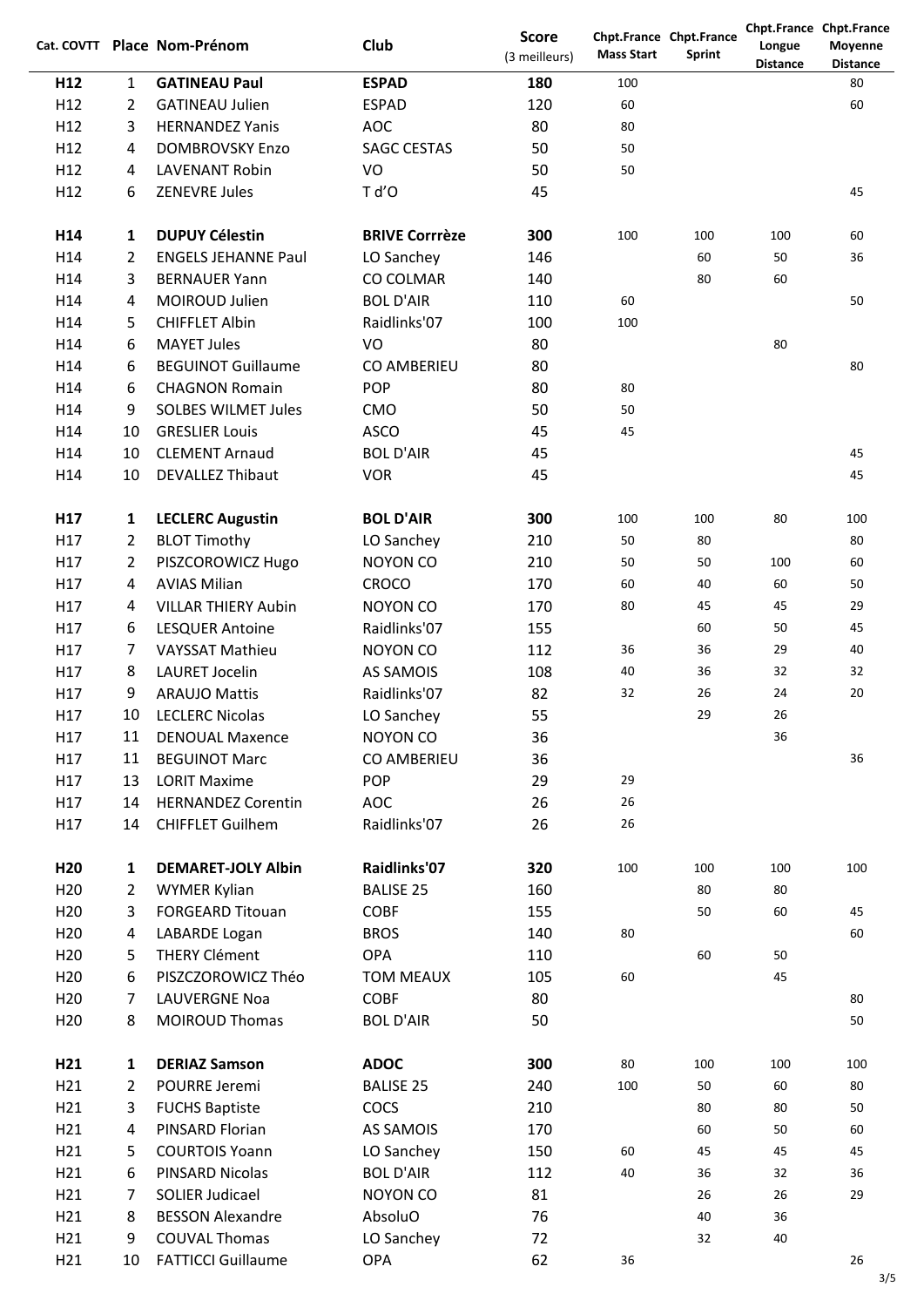|                 |                | Cat. COVTT Place Nom-Prénom                   | Club                        | <b>Score</b><br>(3 meilleurs) | <b>Mass Start</b> | Chpt.France Chpt.France<br><b>Sprint</b> | Longue<br><b>Distance</b> | Chpt.France Chpt.France<br>Moyenne<br><b>Distance</b> |
|-----------------|----------------|-----------------------------------------------|-----------------------------|-------------------------------|-------------------|------------------------------------------|---------------------------|-------------------------------------------------------|
| H <sub>21</sub> | 11             | <b>DEROUX Benoit</b>                          | <b>CROCO</b>                | 61                            | 32                | 29                                       |                           |                                                       |
| H21             | 12             | <b>DEBRAY Paul</b>                            | <b>BALISE 25</b>            | 50                            | 50                |                                          |                           |                                                       |
| H <sub>21</sub> | 13             | <b>HUBERT Mickael</b>                         | CMO                         | 45                            | 45                |                                          |                           |                                                       |
| H21             | 14             | DOTT Anathaël                                 | <b>COBF</b>                 | 40                            |                   |                                          |                           | 40                                                    |
| H21             | 15             | <b>LONCHAMPT Loïc</b>                         | <b>BALISE 25</b>            | 32                            |                   |                                          |                           | 32                                                    |
| H21             | 16             | <b>THUAUDET Olivier</b>                       | <b>OPA</b>                  | 29                            | 29                |                                          |                           |                                                       |
| H <sub>21</sub> | 16             | <b>CLAUDE Maxime</b>                          | <b>OTB</b>                  | 29                            |                   |                                          | 29                        |                                                       |
| H <sub>21</sub> | 18             | <b>PEYRON Maxile</b>                          | SMOG                        | 26                            | 26                |                                          |                           |                                                       |
| H40             | $\mathbf{1}$   | <b>THIERY Sebastien</b>                       | <b>NOYON CO</b>             | 260                           | 60                | 100                                      | 60                        | 100                                                   |
| H40             | $\overline{2}$ | <b>REICH Yann</b>                             | COColmar                    | 190                           |                   | 60                                       | 80                        | 50                                                    |
| H40             | 3              | <b>LESQUER David</b>                          | Raidlinks'07                | 180                           |                   | 80                                       | 100                       |                                                       |
| H40             | 4              | <b>DUPUY Francis</b>                          | <b>BRIVE Corrrèze</b>       | 131                           | 50                | 29                                       | 45                        | 36                                                    |
| H40             | 5              | <b>VALENTIN Denis</b>                         | <b>PSNO</b>                 | 113                           | 45                | 36                                       |                           | 32                                                    |
| H40             | 6              | <b>TASTET Xavier</b>                          | <b>BROS</b>                 | 100                           | 100               |                                          |                           |                                                       |
| H40             | 7              | <b>COIRON Thomas</b>                          | ANSA                        | 82                            |                   | 50                                       | 32                        |                                                       |
| H40             | 8              | <b>ROBIN David</b>                            | CMO                         | 80                            | 80                |                                          |                           |                                                       |
| H40             | 8              | VUILLEMARD Jérémy                             | O'ZONE 88                   | 80                            | 80                | 45                                       | 80                        | 50                                                    |
| H40             | 10             | LOCHET Sébastien                              | <b>B.R.O.S</b>              | 69                            | 40                |                                          |                           | 29                                                    |
| H40             | 11             | <b>BEGUINOT Alain</b>                         | CO AMBERIEU                 | 66                            |                   | 26                                       | 40                        |                                                       |
| H40             | 12             | <b>CHARLEMAGNE Julien</b>                     | ARVENTURE                   | 60                            |                   |                                          |                           | 60                                                    |
| H40             | 13             | <b>SCHNEBELEN Julien</b>                      | COBuhl.Florival             | 45                            |                   |                                          |                           | 45                                                    |
| H40             | 13             | <b>THOURET Hervé</b>                          | <b>OE42</b>                 | 45                            |                   | 45                                       |                           |                                                       |
| H40             | 15             | <b>ORSAL Guillaume</b>                        | <b>DSA</b>                  | 40                            |                   | 40                                       |                           |                                                       |
| H40             | 15             | <b>FLOTAT François</b>                        | ECHO <sub>73</sub>          | 40                            |                   |                                          |                           | 40                                                    |
| H40             | 17             | <b>COURTIN Stéphane</b>                       | 87                          | 36                            | 36                |                                          | 36                        |                                                       |
| H40             | 17             | <b>LECLERE Quentin</b>                        | <b>BOL D'AIR</b>            | 36                            |                   |                                          |                           |                                                       |
| H40             | 19             | MAZAN Christophe                              | <b>AOC</b>                  | 32                            | 32                |                                          |                           |                                                       |
| H40             | 19             | <b>TISSANDIER Yoann</b>                       | <b>COBS</b>                 | 32                            |                   | 32                                       |                           |                                                       |
| H40             | 21             | <b>BULLA Fabio</b>                            | 87                          | 29                            | 29                |                                          |                           |                                                       |
| H40             | 21             | MAINGUY Sylvain                               | <b>DSA</b>                  | 29                            |                   |                                          | 29                        |                                                       |
| H40             | 23             | <b>BERBIGUIER Maxime</b>                      | <b>AOC</b>                  | 26                            | 26                |                                          |                           |                                                       |
| H40             | 23             | <b>GUERARD Sébastien</b>                      | ABCO                        | 26                            |                   |                                          | 26                        |                                                       |
| H40             | 23             | <b>PARDOEN Thomas</b>                         | Raidlinks'07                | 26                            |                   |                                          |                           | 26                                                    |
| <b>H50</b>      | 1              | <b>PINSARD Frédéric</b>                       | <b>AS SAMOIS</b>            | 280                           | 60                | 100                                      | 80                        | 100                                                   |
| H50             | $\mathbf{1}$   | LALEVEE Jean-Charles                          | <b>VOR</b>                  | 280                           | 100               | 80                                       | 100                       |                                                       |
| H50             | 3              | <b>JANAND Patrick</b>                         | <b>BALISE 25</b>            | 180                           | 100               |                                          |                           | 80                                                    |
| H50             | 4              | <b>NIGGLI Jurg</b>                            | O JURA                      | 155                           | 45                | 60                                       | 50                        | 36                                                    |
| H50             | 5<br>6         | <b>BETTINGER J-Michel</b><br>DENOUAL Jean-Luc | <b>VHSO</b><br><b>NOYON</b> | 140                           |                   | 50                                       | 45                        | 45                                                    |
| H50<br>H50      | 7              | <b>VERDENAL Benoit</b>                        | <b>SCAPA</b>                | 122<br>82                     | 50                | 36                                       | 36<br>32                  | 50                                                    |
| H50             | 8              | <b>POURRE Alain</b>                           | <b>BALISE 25</b>            | 74                            |                   | 45                                       | 29                        |                                                       |
| H50             | 9              | <b>PINNA Gilles</b>                           | CARTO 32                    | 72                            | 32                | 40                                       |                           |                                                       |
| H50             | 10             | <b>SILVESTRE Eric</b>                         | ECHO <sub>73</sub>          | 69                            | 29                |                                          |                           | 40                                                    |
| H50             | 11             | <b>TREVISAN Georges</b>                       | ECHO <sub>73</sub>          | 60                            |                   |                                          |                           | 60                                                    |
| H50             | 11             | <b>VIRY Frederic</b>                          | <b>SCAPA</b>                | 60                            |                   |                                          | 60                        |                                                       |
| H50             | 13             | <b>WYMER Eddie</b>                            | <b>BALISE 25</b>            | 58                            |                   |                                          | 26                        | 32                                                    |
| H50             | 14             | <b>BEAUVIR Yannick</b>                        | <b>BRIVE Corrrèze</b>       | 40                            | 40                |                                          |                           |                                                       |
| H50             | 14             | PHILIPPE Renaud                               | COSE                        | 40                            |                   |                                          | 40                        |                                                       |
| H50             | 16             | LEDUC Jean-Christophe                         | <b>BRIVE Corrrèze</b>       | 36                            |                   | 36                                       |                           |                                                       |
| h50             | 17             | <b>GROSHENS Didier</b>                        | <b>GARDE REP</b>            | 32                            |                   | 32                                       |                           |                                                       |
| H50             | 18             | <b>PHILIPPE Eudes</b>                         | COSE                        | 29                            |                   | 29                                       |                           |                                                       |
| H50             | 18             | <b>BOBIN Philippe</b>                         | O JURA                      | 29                            |                   |                                          |                           | 29                                                    |
| H50             | 20             | <b>LHOMME Fabrice</b>                         | <b>ASCO</b>                 | 26                            | 26                |                                          |                           |                                                       |
| H50             | 20             | LALEVEE Jean-David                            | <b>VOR</b>                  | 26                            |                   |                                          |                           | 26                                                    |
| H50             | 20             | <b>GROTE Andréas</b>                          | O CAENNAISE                 | 26                            |                   | 26                                       |                           | 4/5                                                   |